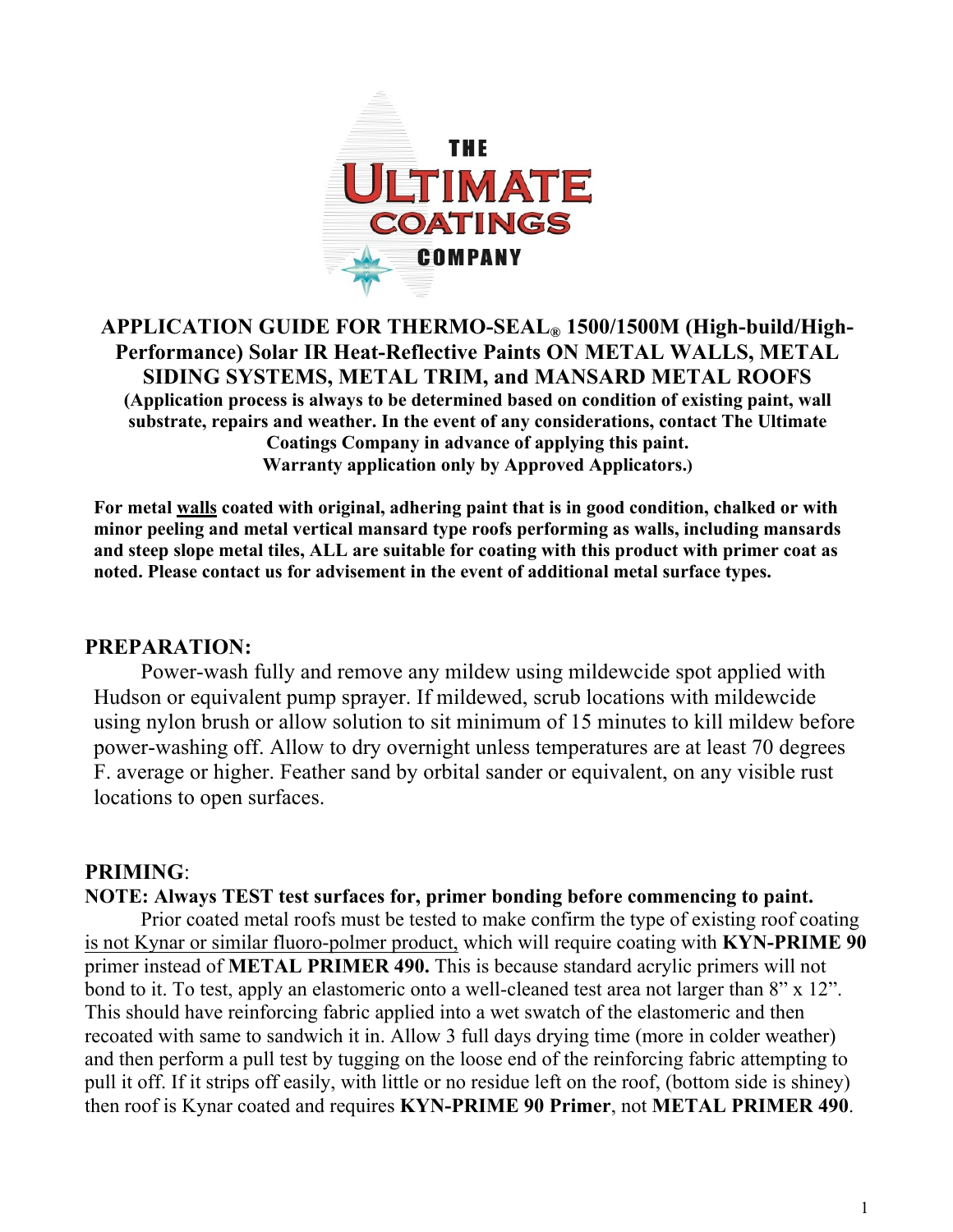Spot prime all rust or bared metal surface with **METAL PRIMER 490**, or upon any repairs, rusted fasteners, or new replacement screws/fasteners, caulked seams/joints. Spot priming must be carefully done so as not to create additional build up on surfaces at these repairs from excessive primer. For this reason, use a low nap "wiz" or mini roller set-up and not a paint brush.

Complete surface prep by full prime coatings prepped surfaces with rust inhibitive bonding primer **METAL PRIMER 490** (red, grey or white) is required after spot priming has dried. Generally, if factory paint or repainted surfaces have signs of chalking, checking, soiled spots, peeling, cracking, flaking paint, discoloration etc., or if original factory surfaces still have any gloss left. Check with manufacture first to confirm if any questions as to correct procedure. Manufacturer's suggested drying time for primers must be correctly followed or successive topcoats may not dry properly. If not followed, **THERMO-SEAL** longevity will be shortened and not meet specification for guarantee or warranty. **Always test the primer first** on cleaned surfaces to confirm bonding.

#### **FINISH COATING APPLICATION**:

With sprayer: Apply **THERMO-SEAL 1500/1500M** with airless sprayer with a steady horizontal pattern with 3 to 4" overlaps moving from side to side from top to the bottom of walls. Second sprayer coats should ideally be followed by back-rolling wherever texture of wall allows it using ½ inch nap roller to provide best adhesion and better touchup capability. Coverage will be at a per gallon rate of 200-225 sq ft with two (2) coats are required for correct finish thickness and warrantee.

Airless sprayers with a minimum pressure of 2500 psi using spray tips with a fan diameter of 10"-12" are ideal (tip sizes 5-19 to 5-23 or, 6-19 to 6-23). Please note that the smaller diameter tips will take more time to apply material because less material is applied, but will supply more controllable amounts of paint. Care must be taken to ensure that the coating is not piled up on the wall surfaces and that excessive paint does not sag down. Should this occur, pressure on the sprayer must be lowered. Distance from wall should be 12-18". It is recommended that a second man follow the spray man with a 1/2" nap roller should over-application of paint occur (paint sagging).

#### **THINNING:**

In warmer weather, **THERMO-SEAL 1500** may be thinned with clear, clean water. This can be done at a maximum of 1 quart per 5 gallons of coating. Should sprayer not be moving coating sufficiently for efficient application, consider using a larger diameter spray tip before adding water. The key is never to overly thin this paint product or risk less than expected durability due to thinner finished film on surfaces. **THERMO-SEAL 1500M should not be thinned at all since it not as thick as THERMO-SEAL 1500.**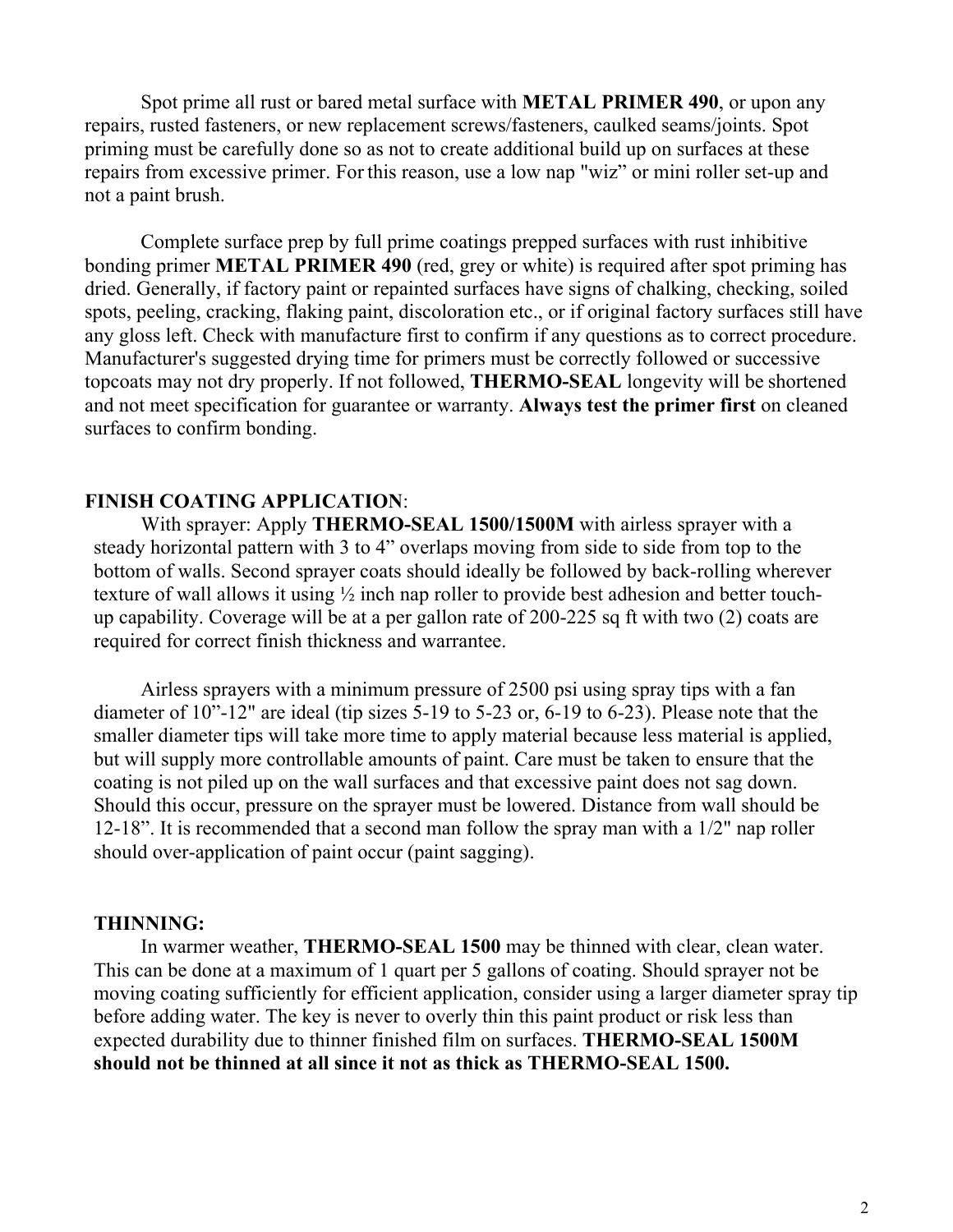### **BACK-ROLLING:**

**NOTE: Back-rolling is not required.** Although it takes more time, and may not be possible due to surface profile, back-rolling second coats provides the best results.

**Product may be rolled/back-rolled utilizing 1/2" nap, 100% wool or wool blend, roller cover** upon metal wall surfaces. Finishing with down strokes is recommended for each pass to ensure coating flows to a uniform surface when dry. Rolling out (back-rolling) sprayed vertical surfaces, using a roller, may be done on second coats within a timescale generally of 1- 5 minutes after application depending upon air and wall temperature. Hot weather will accelerate set-up time and may require immediate backrolling of second coats to ensure proper layoff of paint coating. This provides best level of adhesion for the **THERMO-SEAL 1500/1500M** high-performance paint. Back-rolling will also ensure a better final finish appearance and will be a selling point to owner because it is a superior job.

For **THERMO-SEAL 1500M**, high-performance paint, use discretion since this Gloss finish paint will not keep same gloss if back-rolled after its has set up.

## **RE-COAT TIME:**

Re-coat time is 2 hours at 70 degrees F. and above. If surface temperature is lower than air temperature or there is high humidity, dry time for re-coat will be longer. Surface should not be sticky to the touch in any way prior to re-coating. If more than 2 hours has passed and this is still the case, you must wait until the coating has fully dried. Failure to do so will result in premature paint failure and/or bubble problems.

## **NUMBER OF COATS:**

**A minimum of 2 coats** should be applied over properly prepared existing painted surfaces in order for warranty requirements to be met and for longer-term durability.

## **MINIMUM FILM THICKNESS:**

**A minimum film thickness of 6-9 wet mils per coat must be achieved.** A mil gauge, on wet surfaces, should be used if applicator is unsure of coverage. The mil gauge should be used to ensure Applicator's knowledge of material's correct millage is achieved. Use of good painting practices and these guidelines will paint coating yield of maximum 200-225 sq ft per gallon, depending upon heat and humidity, tip size.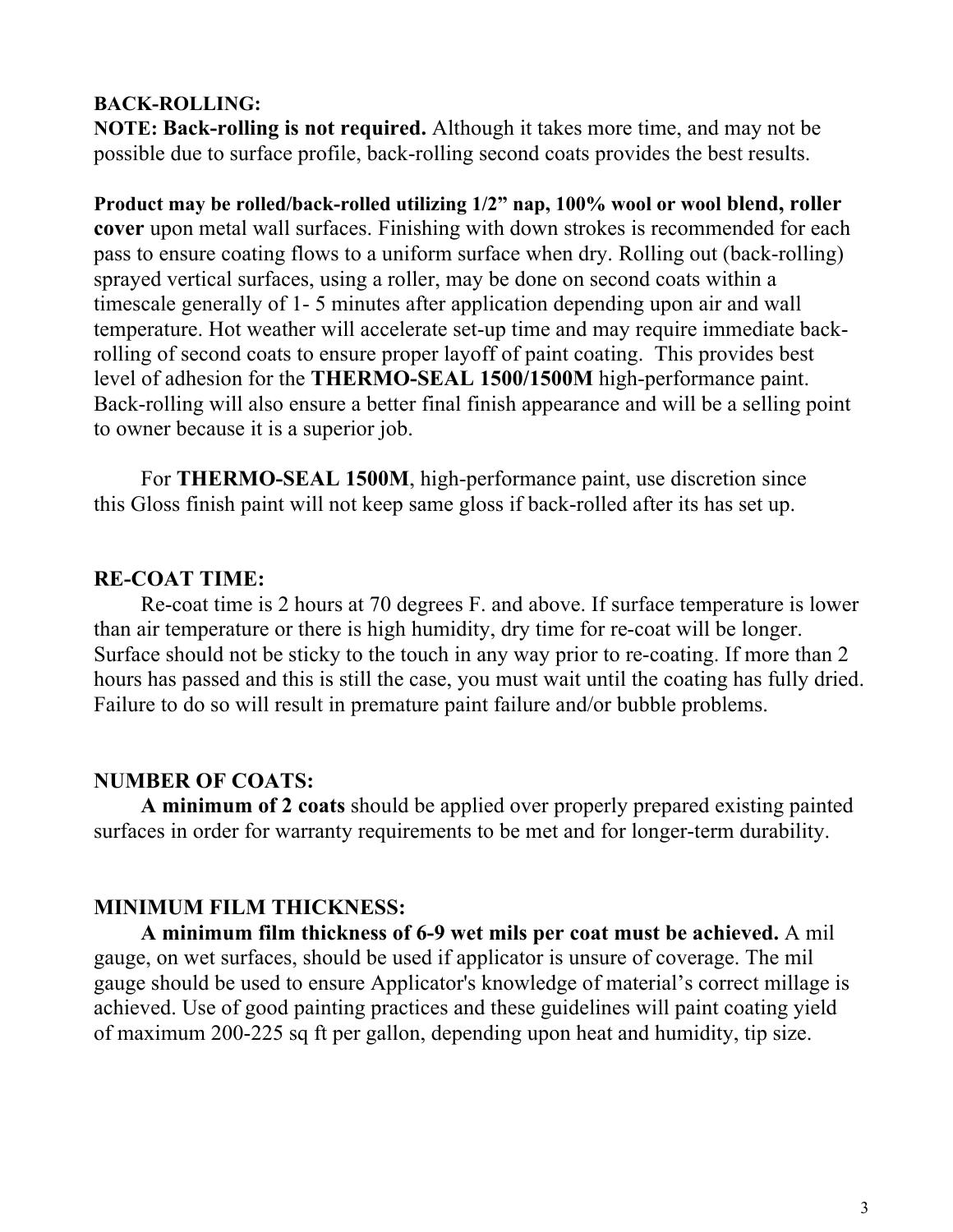## **FAILED PRIOR COATINGS:**

Failed prior coatings that are flaking or easily lifting in most locations must be removed completely before repainting, particularly if they are elastomeric. Ultra-high pressure power washing with containment and/or water-based chemical stripper compounds must be used. Old surface coatings that remain must be removed in full. If not, new successive primer/ finish coatings will fail and bubble.

# **CHALKED PAINTED WALLS:**

Caulked walls should only be painted only if power-washed and scrubbed followed by full prime coat with **METAL PRIMER 490** rust inhibitive primer.

# **WEATHER CONDITIONS:**

**Do not apply** at temperatures above 90 degrees F. ambient temperature or below 50 F. **Do not apply** in direct sunlight onto surfaces measuring 115 degrees F. or more. **Do not apply** at surface temperatures below 50 degrees F. Use a handheld indirect temperature gauge to check surfaces.

**Do not apply** when temperatures of 50 degrees or less are expected by sunset, or within 4 hours of expected temperatures below 50 degrees.

**Note: Application of THERMO-SEAL below 50 degrees Fahrenheit, and/or on surfaces below 50 degrees may cause de-glossing action of dried paint and therefore it will not match specified gloss level of finish. Any such problem will be the responsibility of applicator and not the manufacturer.** 

# **ADDITIONAL CAUTIONS:**

**Do not apply** in direct hot sun or where hot sun is expected within 1 hr. **Do not apply** coatings when rain, or fog, are expected within 4 hours. **Do not apply** on primers, caulks or repairs that are not fully dried or cured. **Do not apply** if surface is wet or has salt residue from salt-water fog. **Do not apply** if heavy coastal (saltwater) fog conditions, or blown dust, or pollen have occurred on primed walls, walls must be rinsed/washed down and allowed to dry fully before first coated with **THERMO-SEAL**. Use same procedure between **THERMO-SEAL** first and 2nd coats if same conditions.

**Do not store product** in unprotected conditions that will expose it to temperatures of freezing (32 degrees F), or above 100 degrees F. in direct sun.

**Do not spray onto any uncovered skin at any proximity less than 2 feet away. Always apply paints with correct machine pressures and with correct protective clothing especially for eyes, mouth, nose and skin.**